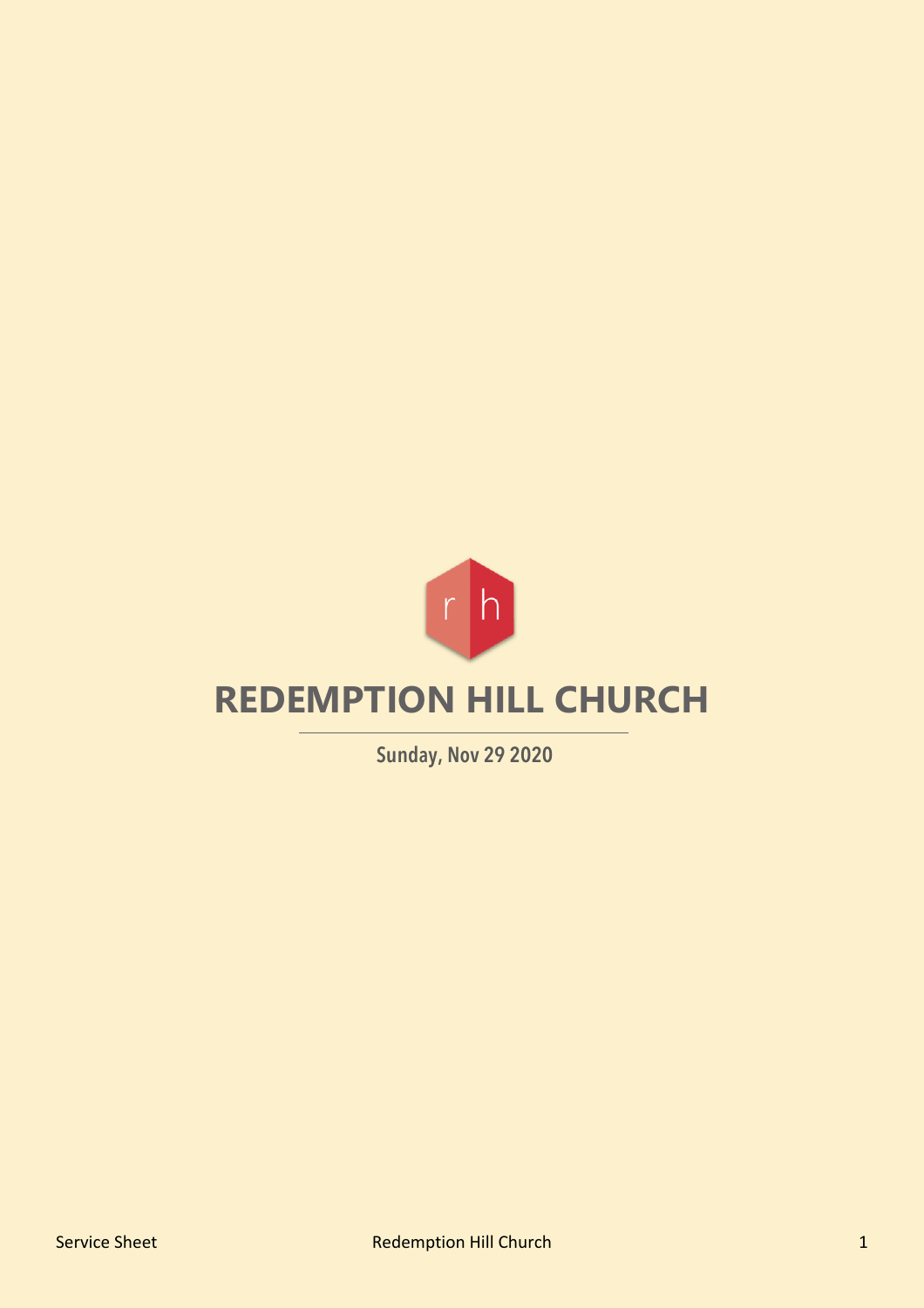# **Scripture Readings**

Psalm 121 **First Reading –** Nehemiah 5:1-13 **Second Reading –** Ephesians 4:25-32 **Doxology –** Psalm 103:1-2

# **Order of Service**

Call to worship & Opening prayer Song 1 First call to prayer Song 2 Psalm Reading Song 3 Second call to prayer **Exhortation :** John 15:12-17 – *He called us Friends* Song 4 Closing prayer

### **First Scripture Reading**

Announcements Testimonies & Prayer Requests Thanksgiving Prayer

**Second Scripture Reading Sermon :** Matthew 6:12 – *The High Price of Forgiveness*

Exercising the gifts of the Holy Spirit **Pastoral Prayer Doxology** Benediction

After the service, you can stay back for a time of fellowship. If you want to reach out to us personally, you can leave a private message to the hosts, or our pastor directly.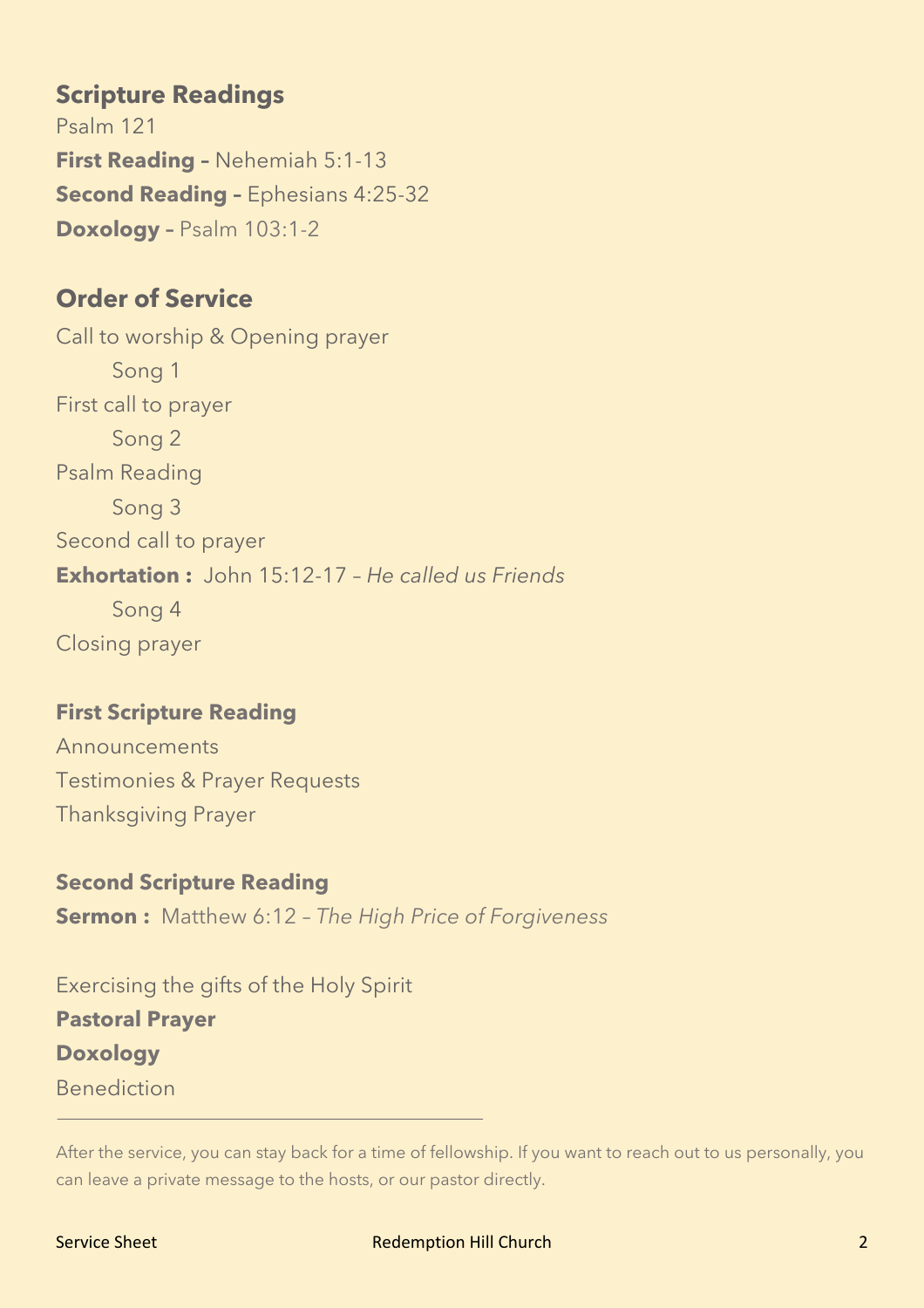### **Song 1 – Before The Throne**

Before the throne of God above I have a strong and a perfect plea A great high priest, whose name is love Who ever lives and pleads for me My name is graven on his hands My name is written on his heart I know that while in heaven he stands No tongue can bid me thence depart No tongue can bid me thence depart

When Satan tempts me to despair And tells me of the guilt within Upward I look and see him there Who made an end of all my sin Because a sinless savior died My sinful soul is counted free For God, the Just, is satisfied To look on him and pardon me To look on him and pardon me

Behold him there, the risen lamb My perfect spotless righteousness The great unchangeable I am The king of glory and of grace One in himself, I cannot die My soul is purchased by his blood My life is hid with Christ on high With Christ, my savior and my God With Christ, my savior and my God

#### **-Songwriter(s): Charite Bancroft**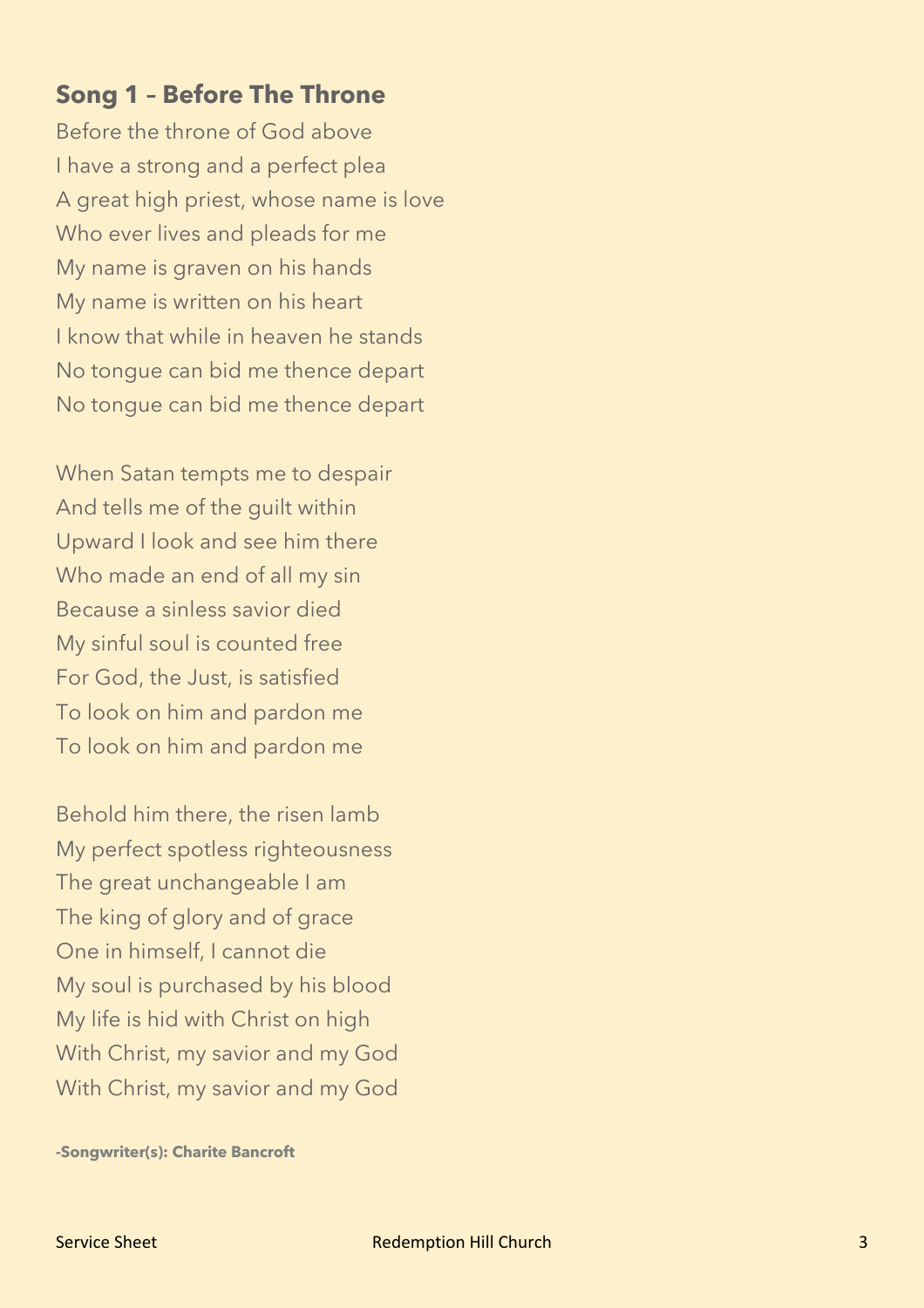# **Song 2 – Mighty to save**

Everyone needs compassion A love that's never failing Let mercy fall on me Everyone needs forgiveness The kindness of a Savior The hope of nations

#### **Chorus:**

Savior, He can move the mountains My God is mighty to save He is mighty to save Forever author of salvation He rose and conquered the grave Jesus conquered the grave

So take me as You find me With all my fears and failures Fill my life again I give my life to follow Everything I believe in And now I surrender

Shine your light and let the whole world see We're singing for the glory of the risen King, Jesus Shine your light and let the whole world see We're singing for the glory of the risen King

**-Songwriter(s): Ben Fielding / Reuben Morgan**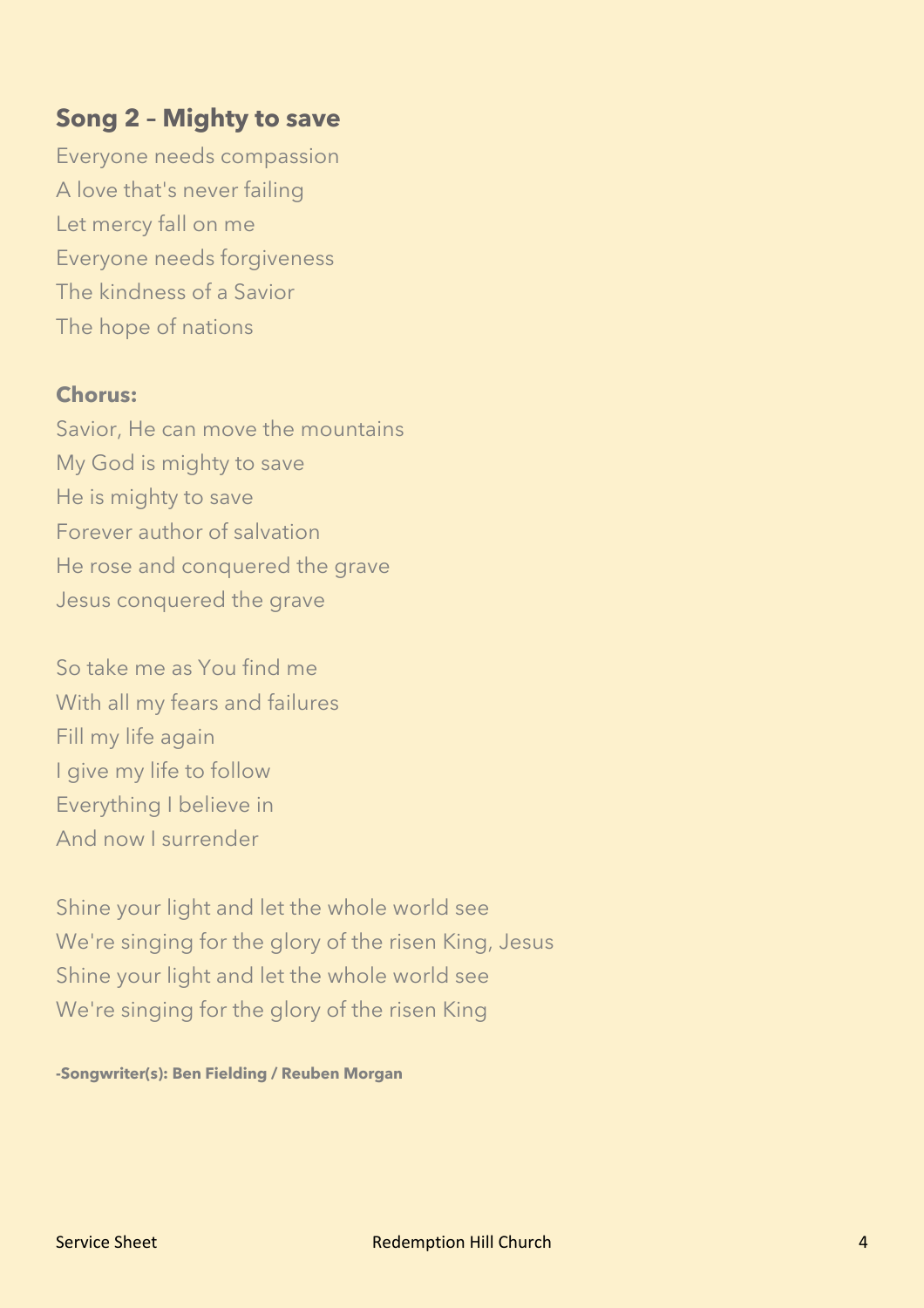# **Song 3 – Psalm 121**

I lift my eyes up to the Hills From where does my help come? My help comes from the Maker of The heavens and the earth He will not let my foot be moved He keeps my journey safe

#### **Chorus:**

O my soul, praise the Lord most high Strong to save, He upholds my life Forevermore, He will be my light I lift my eyes up to the Lord most high

He is the shade at my right hand My shelter in the storm No sun by day, nor moon by night Shall ever bring me harm He will not slumber, will not sleep He watches all my ways

I lift my eyes up to the Hills From where does my help come? My help comes from the Maker of The heavens and the earth The God of Israel is my guide Wherever I may go And in His strength I will abide Until He leads me home

**-Songwriter(s): Keith & Kristyn Getty**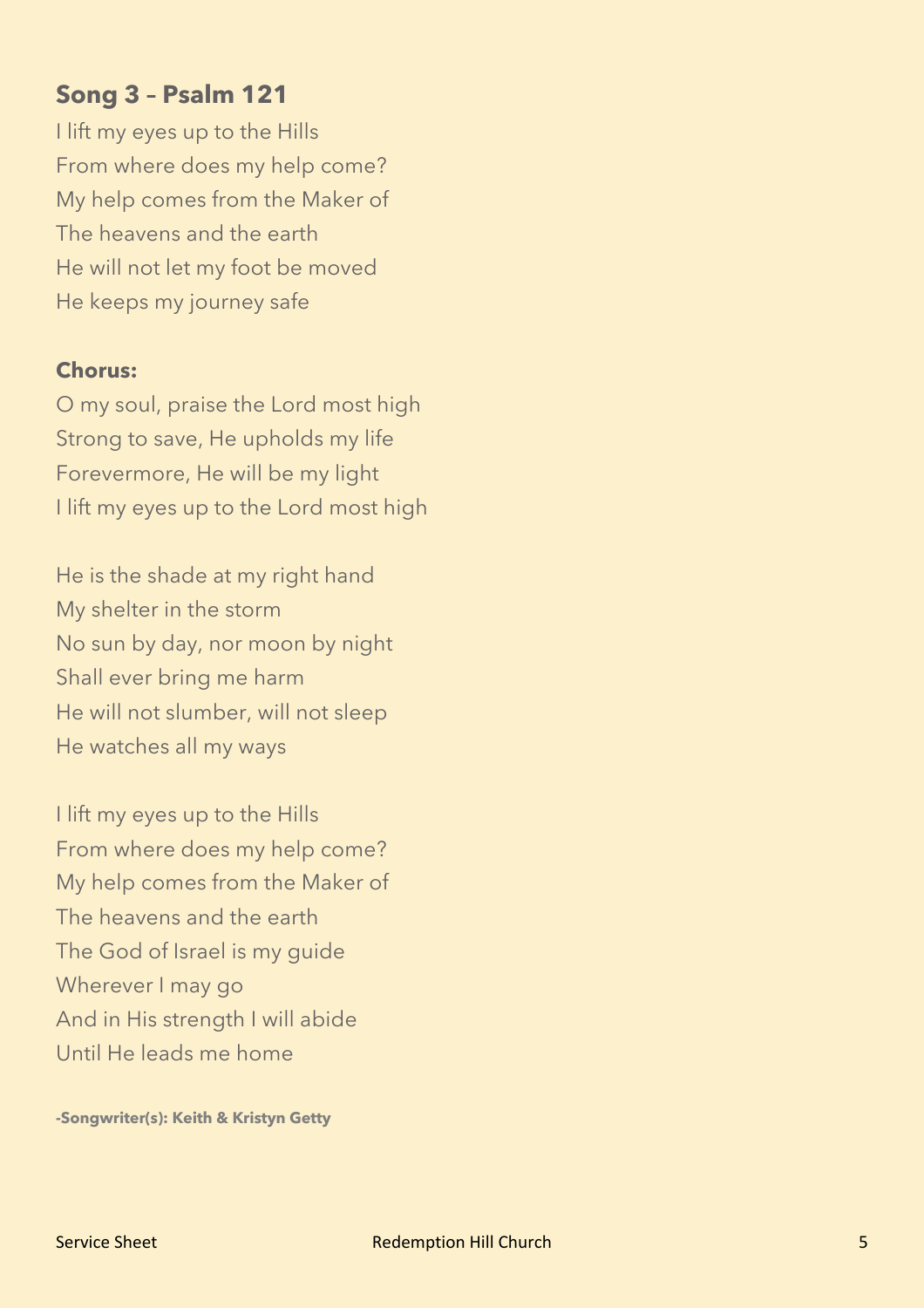# **Song 4 – Lord I lift Your name on high**

Lord I lift Your name on high Lord I love to sing Your praises I'm so glad You're in my life I'm so glad You came to save us

You came from heaven to earth to show the way From the earth to the cross, my debt to pay From the cross to the grave, from the grave to the sky Lord I lift Your name on high

**-Songwriter(s): Founds Rick Doyle**